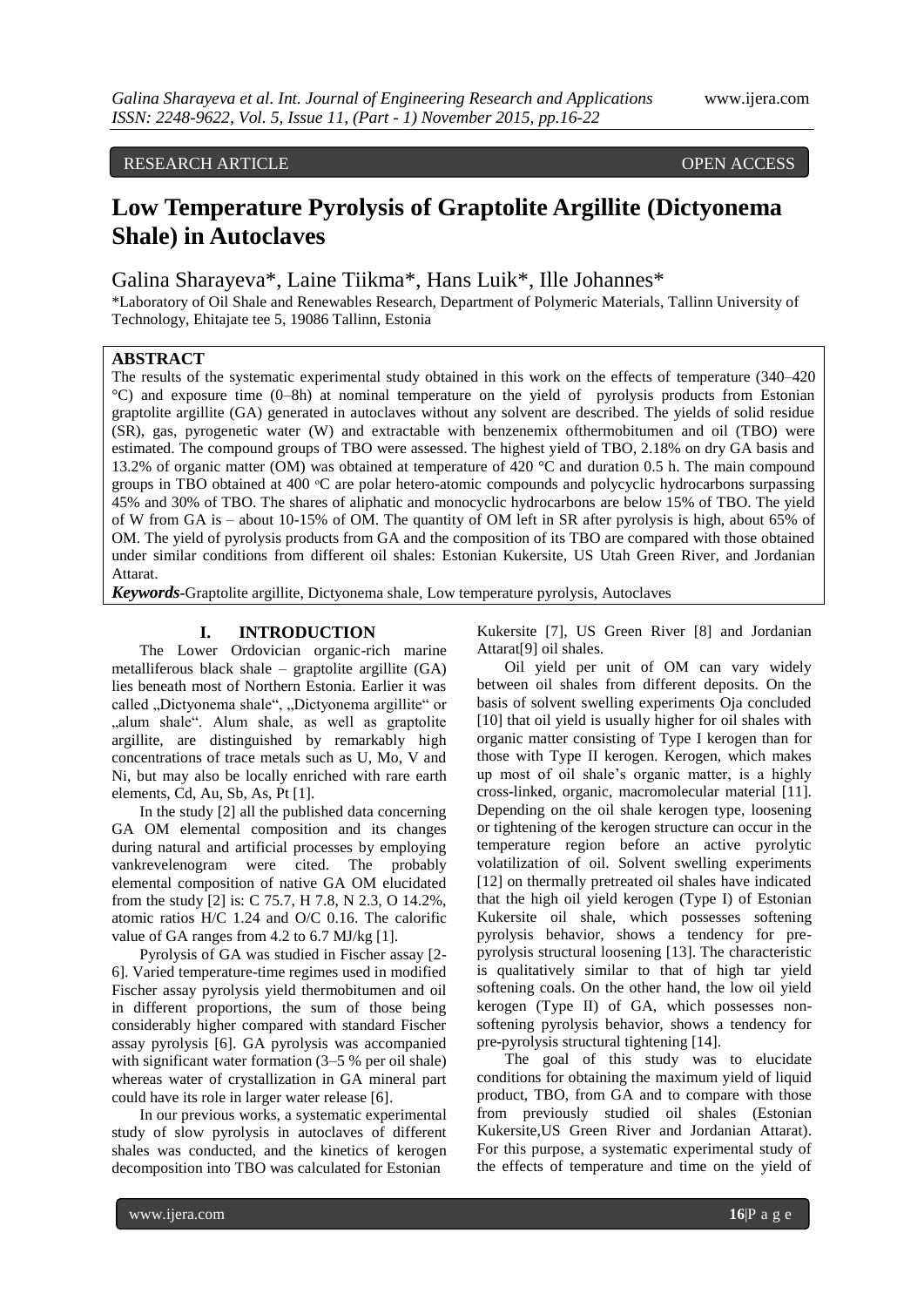pyrolysis products from GA in autoclaves without any solvent was conducted.

# **II. EXPERIMENTAL**

### **A.** *Characterization of the initial sample*

The conditional OM (weight loss in incineration at 550 °C) of the sample was 16.00%, ash content (weight loss in incineration at 825 °C) 80.80% and moisture 1.38%.

The elemental analysis gave: C 73.02%, H 9.19%, N+S 2.66%, O (by difference) 15.13 of OM. The yields of the pyrolysis products in Fischer assay were as follows: oil 2.96%, semicoke 91.32%, pyrogenetic water 2.61% and gas + losses 3.11% of the dry shale.

## **B.** *Liquefaction procedure*

Pyrolysis of GA was carried out in glass test tubes placed in 58 cm3 autoclaves. In each experiment about 12 g of the air dried GA powdered to 0.04–0.1 mm were used. The samples were placed into a cold muffle oven. The constant nominal temperature varying from 340 to 420 °C was attained for the period of 60 minutes. The pyrolysis duration was measured from the time when the muffle oven reached the nominal temperature prescribed. Efficiency of the liquefaction process was evaluated by the yield of pyrolysis products: gas, total benzene solubles - bitumen, thermobitumen and oil (TBO), solid residue (SR) and pyrogenetic water (W).

#### **C.** *Analysis*

The mass of gas formed was determined by the weight loss of glass test tubes with the sample after discharging gaseous products from the open autoclave at room temperature. The liquid products consisting of TBO, W and moisture were extracted exhaustively with boiling benzene in a Soxhlet extractor. The water phase was gathered and weighted as drops on the walls of the test tube, and condenser of Soxhlet extractor after the azeotropic mixture of water and benzene was decomposed. The mass of moisture in the initial samples and SRwere weighted by drying at 105–110 °C during 2 h. The content of OM in SR was measured as weight loss in incineration at 550°Cduring 4 h.The solvents applied were removed from TBO solutions in a vacuum rotation evaporator at 60–70 °C.

The distillation residues of the TBO extracts obtained in the rotation evaporatorwere left in the open flask for evolution of the solvent traces remained. Like in the authors' earlier works, removing traces of benzene from TBO was a problematic procedure. The quantity of TBO can be underestimated due to evaporation of low-boiling destruction products or overestimated when part of the solvent, having a higher boiling temperature than

the lighter fractions or being incorporated into destruction products is not removed. So, the mass of TBO was preferred to determine by subtracting the mass of gas, W and SR from the initial mass of the shale.

The compound groups of TBO were estimated by preparative thin-layer chromatography separating 500 mg samples on  $24 \times 24$  cm plates coated with a 2 mm silica gel layer (60 mm, Fluka), and using nhexane as the eluent. Five groups of compounds were separated and extracted from silica gel with ethyl ether: aliphatic hydrocarbons (AlHC), monocyclic hydrocarbons (MCHC), polycyclic hydrocarbons and some sulfur compounds (PCHC), neutral heteroatomic (Nhet) and polar hetero-atomic (Phet) compounds.

## **III. RESULTS AND DISCUSSION**

Yields of the pyrolysis products from the dry GA obtained in the test series conducted at various nominal temperatures and isothermal durations are presented in Tables 1 and 2.

The results in Table 1 show that at any temperature series the gas yield increases with time whereas the yield of TBO has a maximum and that of SR a minimum shifting with increasing temperature to shorter durations. The maximum yield of gas achieved is only 2.7%, and the maximum transformation degree of the OM is 7.4% of the dry initial shale.

The better characterization of the process can be obtained when the yields are depicted on the basis of OM. Effect of pyrolysis duration at various nominal temperatures on the yields of the main decomposition products – gas, TBO, W, and SR of OM, are presented in Table 2 and Fig. 1

The experimental data in Table 2, and in Figs. 1 and 2 prove the tendencies in Table 1. The decomposition of OM starts in the heating stage already before the nominal temperature has been achieved. The yields of gas, SR and W change with increasing both nominal temperature and pyrolysis time up to a characteristic steady state whereas the yield of TBO passes a maximum at several optimal combinations of temperature and time. The yields on OM basis achieve close values: for gas about 16%, for TBO 13.2%, and for W 15%. OM in SR after pyrolysis at most expedient pyrolysis conditions can be reduced not lower than to 58 %. Yield of the target product, TBO, obtained using the low-temperature pyrolysis procedure, s.c. TBO-technology, is not good enough.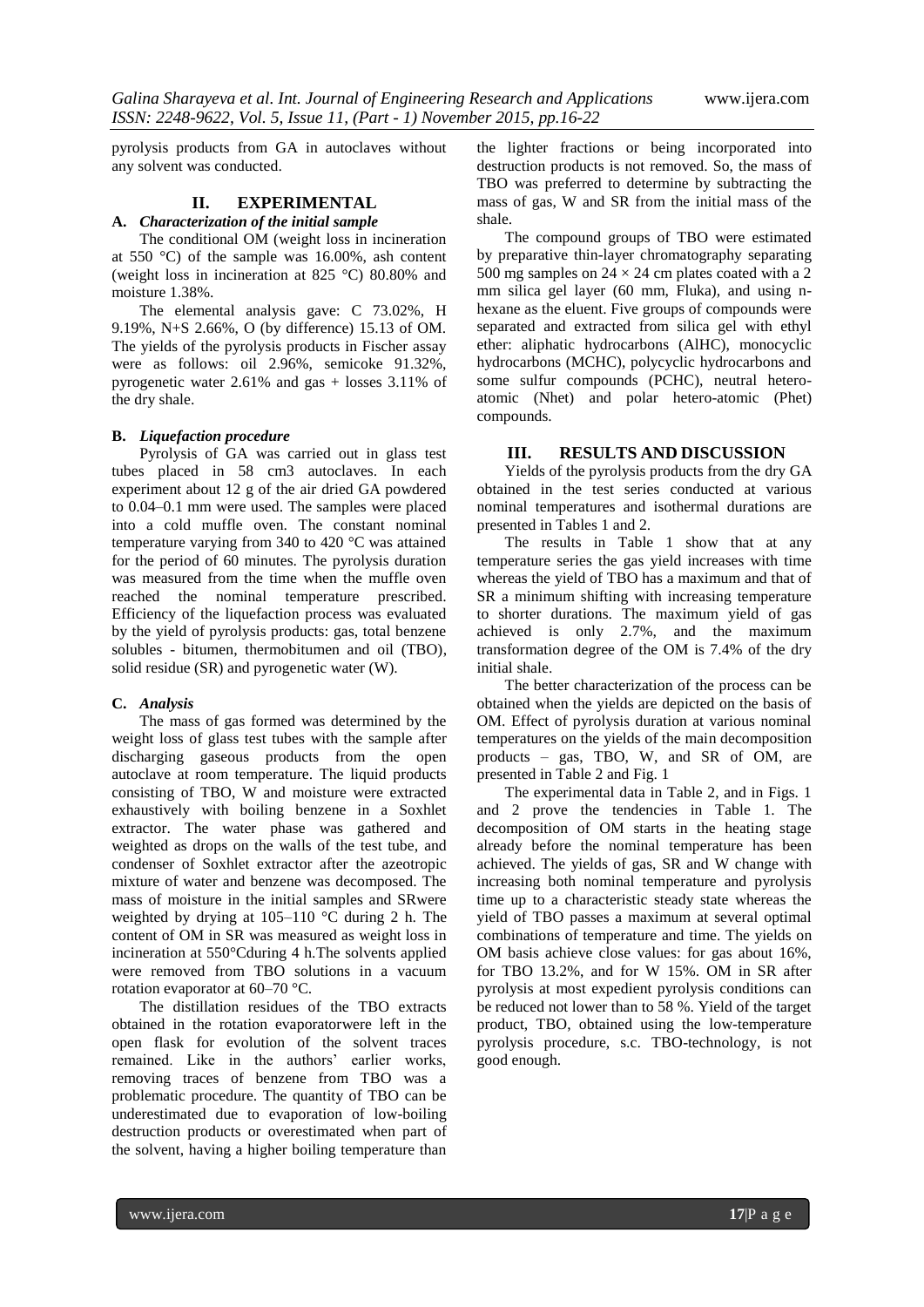|                             |        |      |      | autociaves, % on ary GA basis |       |                           |            |
|-----------------------------|--------|------|------|-------------------------------|-------|---------------------------|------------|
| <b>Pyrolysis conditions</b> |        | Gas  | W    | <b>TBO</b>                    | TBO+W | OM in<br>$S_{\mathbf{R}}$ | ${\bf SR}$ |
| Temp. <sup>o</sup> C        | Time h |      |      |                               |       |                           |            |
| 340                         | 0.00   | 0.06 | 0.05 | 0.38                          | 0.43  | 15.98                     | 99.51      |
| 340                         | 1.00   | 0.89 | 0.82 | 0.74                          | 1.56  | 14.02                     | 97.55      |
| 340                         | 2.00   | 1.25 | 1.81 | 0.96                          | 2.77  | 12.44                     | 95.97      |
| 340                         | 4.00   | 1.37 | 2.30 | 1.10                          | 3.41  | 11.70                     | 95.23      |
| 340                         | 6.00   | 1.55 | 2.37 | 1.52                          | 3.89  | 11.02                     | 94.55      |
| 340                         | 8.00   | 1.65 | 2.23 | 1.68                          | 3.90  | 10.92                     | 94.45      |
| 360                         | 0.00   | 0.37 | 0.05 | 0.40                          | 0.45  | 15.65                     | 99.18      |
| 360                         | 0.50   | 0.99 | 0.65 | 1.19                          | 1.84  | 13.64                     | 97.17      |
| 360                         | 0.75   | 1.17 | 0.96 | 1.51                          | 2.47  | 12.83                     | 96.36      |
| 360                         | 1.00   | 1.38 | 1.26 | 1.72                          | 2.98  | 12.11                     | 95.64      |
| 360                         | 1.50   | 1.62 | 1.64 | 1.60                          | 3.24  | 11.60                     | 95.13      |
| 360                         | 2.00   | 1.76 | 2.08 | 1.58                          | 3.66  | 11.05                     | 94.58      |
| 360                         | 3.00   | 1.84 | 2.34 | 1.55                          | 3.89  | 10.74                     | 94.27      |
| 360                         | 4.00   | 1.89 | 2.44 | 1.53                          | 3.96  | 10.61                     | 94.14      |
| 360                         | 6.00   | 1.98 | 2.50 | 1.55                          | 3.99  | 10.44                     | 93.97      |
| 380                         | 0.00   | 0.41 | 0.13 | 0.30                          | 0.43  | 15.63                     | 99.16      |
| 380                         | 0.50   | 1.28 | 1.46 | 1.48                          | 2.94  | 12.26                     | 95.79      |
| 380                         | 0.75   | 1.49 | 1.83 | 1.79                          | 3.62  | 11.36                     | 94.89      |
| 380                         | 1.00   | 1.74 | 2.00 | 1.91                          | 3.92  | 10.81                     | 94.34      |
| 380                         | 1.50   | 1.90 | 2.25 | 1.91                          | 4.16  | 10.41                     | 93.94      |
| 380                         | 2.00   | 1.99 | 2.31 | 1.87                          | 4.18  | 10.30                     | 93.83      |
| 380                         | 3.00   | 2.09 | 2.44 | 1.74                          | 4.18  | 10.21                     | 93.74      |
| 380                         | 4.00   | 2.29 | 2.47 | 1.80                          | 4.27  | 9.91                      | 93.44      |
| 380                         | 6.00   | 2.38 | 2.49 | 1.86                          | 4.35  | 9.74                      | 93.27      |
| 400                         | 0.00   | 0.54 | 0.20 | 0.31                          | 0.51  | 15.42                     | 98.95      |
| 400                         | 0.50   | 1.45 | 1.63 | 1.89                          | 3.51  | 11.50                     | 95.03      |
| 400                         | 1.00   | 2.06 | 2.08 | 1.98                          | 4.06  | 10.36                     | 93.89      |
| 400                         | 1.50   | 2.16 | 2.22 | 2.05                          | 4.27  | 10.04                     | 93.57      |
| 400                         | 2.00   | 2.27 | 2.42 | 1.86                          | 4.28  | 9.93                      | 93.46      |
| 400                         | 4.00   | 2.27 | 2.40 | 1.93                          | 4.33  | 9.87                      | 93.40      |
| 420                         | 0.00   | 0.64 | 0.36 | 0.20                          | 0.57  | 15.26                     | 98.79      |
| 420                         | 0.50   | 1.97 | 2.18 | 2.18                          | 4.36  | 10.14                     | 93.67      |
| 420                         | 1.00   | 2.34 | 2.42 | 1.90                          | 4.32  | 9.81                      | 93.34      |
| 420                         | 1.50   | 2.53 | 2.49 | 1.82                          | 4.31  | 9.63                      | 93.16      |
| 420                         | 2.00   | 2.55 | 2.55 | 1.75                          | 4.30  | 9.61                      | 93.14      |
| 420                         | 3.00   | 2.66 | 2.56 | 1.66                          | 4.22  | 9.59                      | 93.12      |

*TABLE 1.Effect of nominal temperature and isothermal duration on the yield of pyrolysis products from GA in autoclaves, % on dry GA basis*

www.ijera.com **18**|P a g e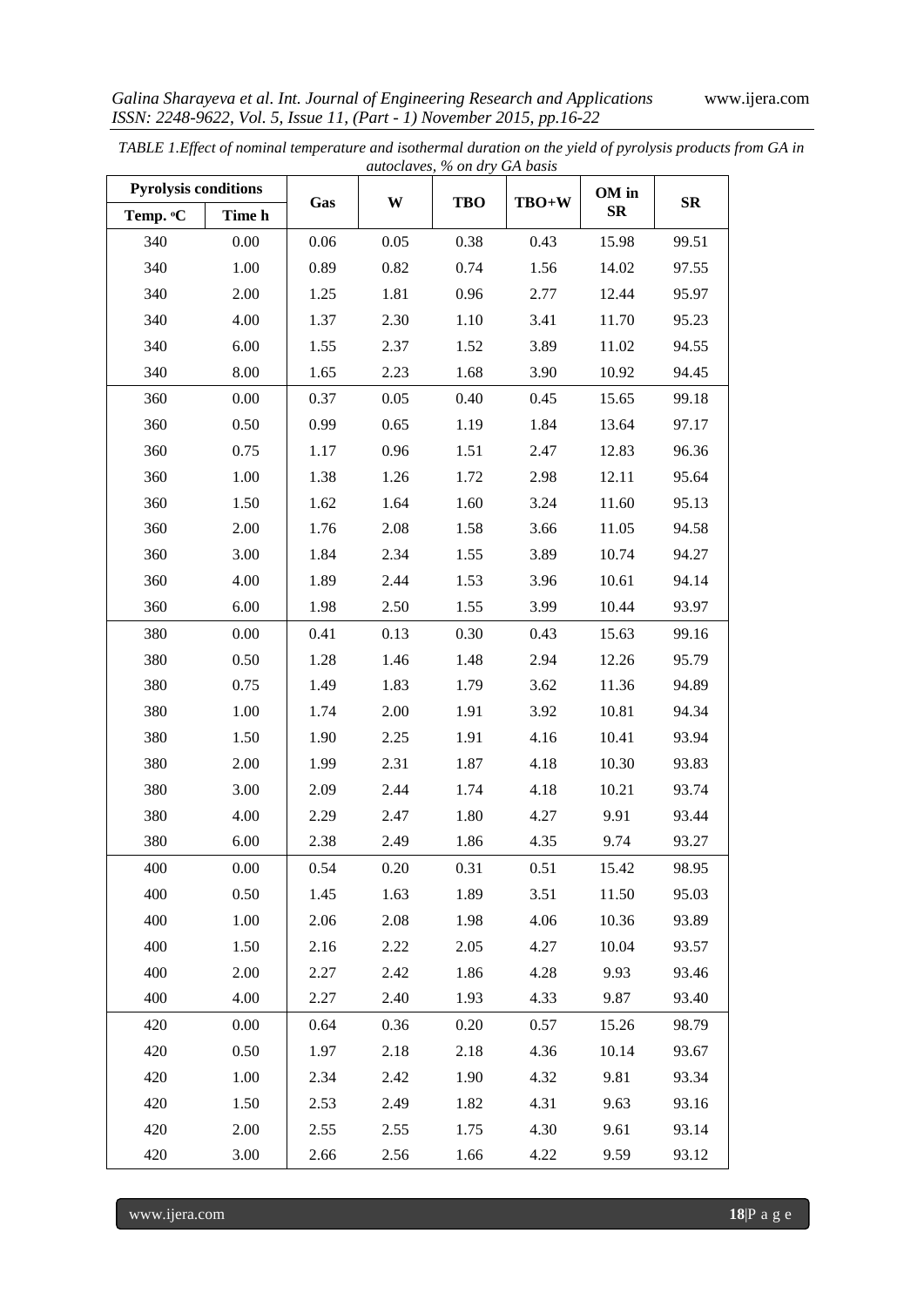| autoclaves, % on OM basis      |                            |       |       |            |       |                  |            |
|--------------------------------|----------------------------|-------|-------|------------|-------|------------------|------------|
| <b>Pyrolysis conditions</b>    |                            |       |       |            |       | OM in            | Conversion |
| <b>Temp</b><br>$\rm ^{\circ}C$ | <b>Time</b><br>$\mathbf h$ | Gas   | W     | <b>TBO</b> | TBO+W | $S_{\mathbf{R}}$ | degree     |
| 340                            | 0.00                       | 0.38  | 0.29  | 2.31       | 2.60  | 97.02            | 2.98       |
| 340                            | 1.00                       | 5.39  | 5.00  | 4.50       | 9.50  | 85.11            | 14.89      |
| 340                            | 2.00                       | 7.60  | 11.00 | 5.84       | 16.84 | 75.56            | 24.44      |
| 340                            | 4.00                       | 8.29  | 13.99 | 6.71       | 20.69 | 71.02            | 28.98      |
| 340                            | 6.00                       | 9.44  | 14.41 | 9.22       | 23.64 | 66.93            | 33.07      |
| 340                            | 8.00                       | 10.01 | 13.52 | 10.18      | 23.70 | 66.30            | 33.70      |
| 360                            | 0.00                       | 2.24  | 0.31  | 2.45       | 2.75  | 95.00            | 5.00       |
| 360                            | 0.50                       | 6.00  | 3.94  | 7.22       | 11.16 | 82.84            | 17.16      |
| 360                            | 0.75                       | 7.13  | 5.80  | 9.18       | 14.98 | 77.89            | 22.11      |
| 360                            | 1.00                       | 8.38  | 7.64  | 10.47      | 18.11 | 73.51            | 26.49      |
| 360                            | 1.50                       | 9.84  | 9.97  | 9.73       | 19.70 | 70.46            | 29.54      |
| 360                            | 2.00                       | 10.70 | 12.65 | 9.58       | 22.23 | 67.07            | 32.93      |
| 360                            | 3.00                       | 11.19 | 14.20 | 9.39       | 23.59 | 65.22            | 34.78      |
| 360                            | 4.00                       | 11.49 | 14.80 | 9.26       | 24.06 | 64.45            | 35.55      |
| 360                            | 6.00                       | 12.04 | 15.15 | 9.40       | 24.20 | 63.41            | 36.59      |
| 380                            | 0.00                       | 2.48  | 0.78  | 1.82       | 2.60  | 94.92            | 5.08       |
| 380                            | 0.50                       | 7.75  | 8.85  | 8.99       | 17.84 | 74.41            | 25.59      |
| 380                            | 0.75                       | 9.05  | 11.12 | 10.87      | 21.99 | 68.96            | 31.04      |
| 380                            | 1.00                       | 10.55 | 12.17 | 11.63      | 23.80 | 65.66            | 34.34      |
| 380                            | 1.50                       | 11.51 | 13.67 | 11.60      | 25.27 | 63.22            | 36.78      |
| 380                            | 2.00                       | 12.09 | 14.03 | 11.33      | 25.36 | 62.55            | 37.45      |
| 380                            | 3.00                       | 12.67 | 14.80 | 10.57      | 25.37 | 61.96            | 38.04      |
| 380                            | 4.00                       | 13.90 | 14.99 | 10.96      | 25.94 | 60.16            | 39.84      |
| 380                            | 6.00                       | 14.44 | 15.12 | 11.32      | 26.44 | 59.12            | 40.88      |
| 400                            | 0.00                       | 3.27  | 1.22  | 1.86       | 3.08  | 93.65            | 6.35       |
| 400                            | 0.50                       | 8.83  | 9.88  | 11.45      | 21.33 | 69.84            | 30.16      |
| 400                            | $1.00\,$                   | 12.48 | 12.61 | 12.02      | 24.63 | 62.89            | 37.11      |
| 400                            | 1.50                       | 13.11 | 13.47 | 12.45      | 25.92 | 60.97            | 39.03      |
| 400                            | 2.00                       | 13.76 | 14.67 | 11.30      | 25.97 | 60.27            | 39.73      |
| 400                            | 4.00                       | 13.79 | 14.60 | 11.70      | 26.30 | 59.91            | 40.09      |
| 420                            | 0.00                       | 3.90  | 2.21  | 1.24       | 3.45  | 92.65            | 7.35       |
| 420                            | 0.50                       | 11.98 | 13.25 | 13.21      | 26.46 | 61.56            | 38.44      |
| 420                            | 1.00                       | 14.21 | 14.70 | 11.55      | 26.25 | 59.54            | 40.46      |
| 420                            | 1.50                       | 15.34 | 15.10 | 11.08      | 26.18 | 58.48            | 41.52      |
| 420                            | 2.00                       | 15.51 | 15.48 | 10.65      | 26.13 | 58.36            | 41.64      |
| 420                            | 3.00                       | 16.16 | 15.55 | 10.08      | 25.63 | 58.21            | 41.79      |

*TABLE 2. Effect of nominal temperature and isothermal duration on the yield of pyrolysis products from GA in*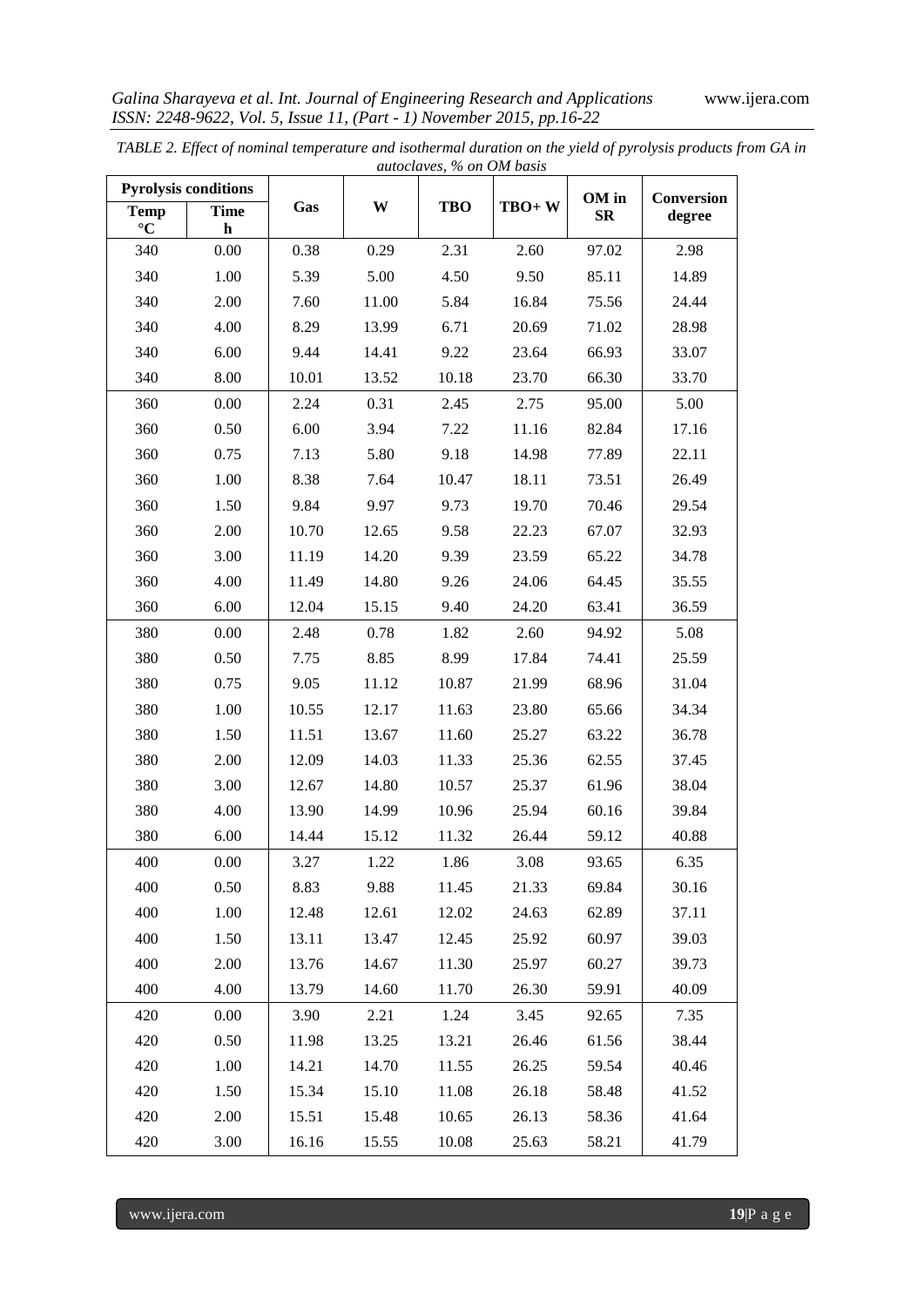*Galina Sharayeva et al. Int. Journal of Engineering Research and Applications* www.ijera.com *ISSN: 2248-9622, Vol. 5, Issue 11, (Part - 1) November 2015, pp.16-22*



**Fig. 1.** Effect of nominal temperature and isothermal duration in autoclavic pyrolysis on the yield of gas (a), TBO (b), pyrogenetic water (c) and solid residue (d), % on OM basis at different pyrolysis temperature: 340, 360, 380, 400, 420°C.



**Fig. 2.** Effect of nominal temperature in autoclavic pyrolysis on the yield of gas (a), TBO (b), pyrogenetic water (c) and solid residue (d), % on OM basis at different isothermal duration: nominal temperature achieving, 1h, 2h, 4h, 6h.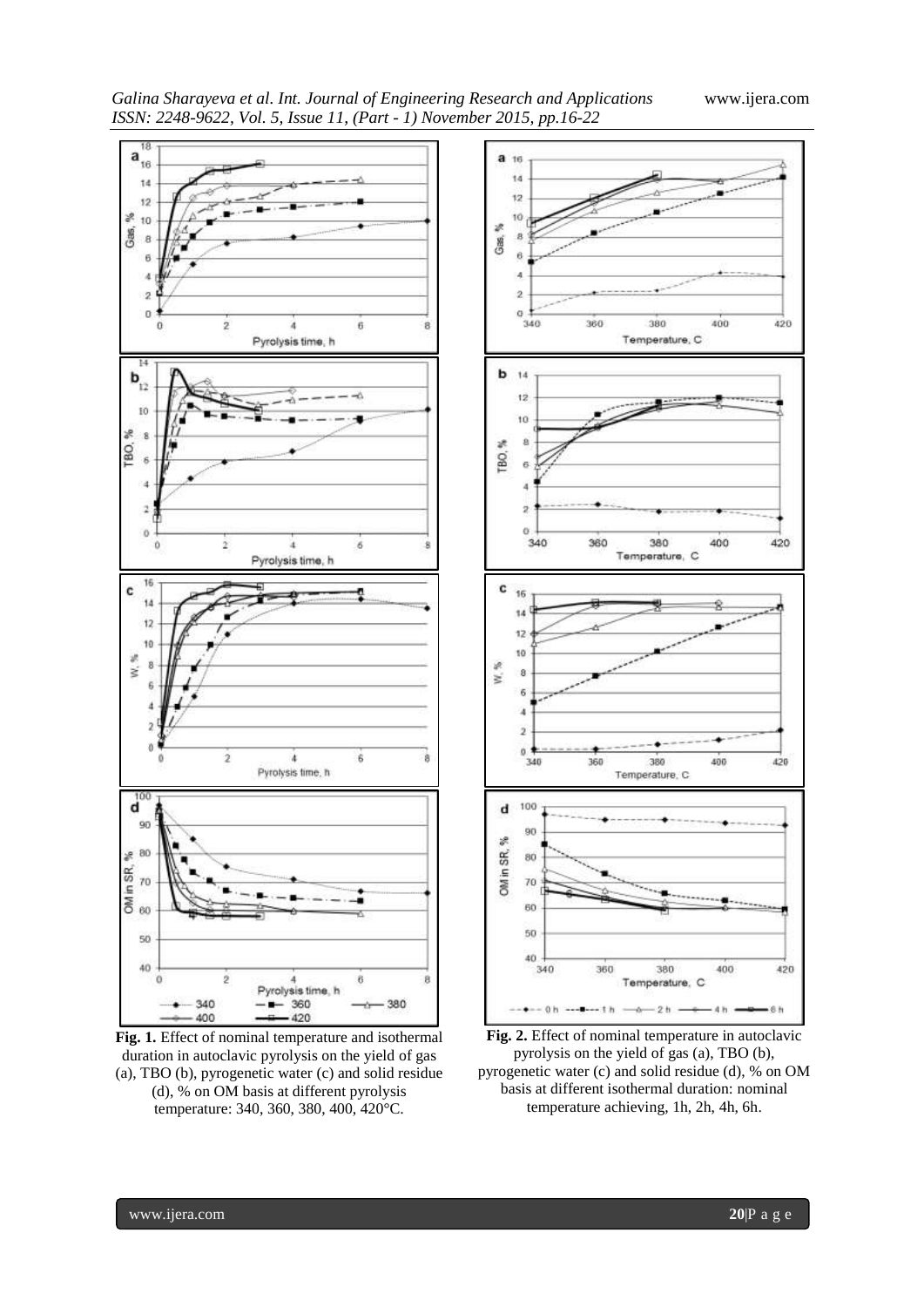# **IV. COMPARISON OF YIELDS AND GROUP COMPOSITIONS OF THE PYROLYSIS PRODUCTS FROM DIFFERENT OIL SHALES**

The yields of pyrolysis products from GA obtained in this work for the first time, were compared with our earlier results obtained using the TBO-technology on oil shales from different deposits: Estonian Kukersite (31% OM) [7], US Utah Green River (13.6% OM) [8], and Jordanian Attarat (21.4% OM) [9]. Also, the group composition of their TBO were compared.

The yields of pyrolysis products from the oil shales obtained in autoclaves at the identical







**Fig. 3.** Comparison yieldsof pyrolysis products (360ᵒC) from different oil shales.

The optimum durations at 360 °C and maximum yields of TBO in their OM basis depicted in Fig. 3a are very different: for Estonian Kukersite about 2 h, 85%, for Jordanian oil shale 1.5 h, 55%, for US Utah Green River 4h and 45%, and for Estonian GA –1h and 10-12% only.At higher temperature the maximum is achieved at shorter time. The angle of inclination gives the possibility to compare the speed of TBO formation. Kinetics of destruction of Estonian Kukersite, US and Jordanian oil shales was described in [7,8,9].

The yield of gas from different oil shales (Fig. 3b) increases steadily with temperature and time increasing. The gas yield is higher for Jordanian oil shale and GA (more than 11-13%) and compared withKukersite and US shales (8-9%).

The pyrolysis time for minimum quantity of OM left in SR after pyrolysis using TBO technology (Fig. 3c) corresponds with the conditions for the maximum yield of TBO. About 65% of OM is left in the residue of GA, 40% of US, and 20-25% of Jordanian oil shale. The organic residue of Kukersite oil shale is 2- 5% of OM only.

|             | Estonian  |               | US             | Jordan         |
|-------------|-----------|---------------|----------------|----------------|
| Compo       | <b>GA</b> | <b>Kukers</b> | Green          | ian            |
| und         |           | ite           | River          | Attarat        |
| group       | 400°C,1.5 | 360°C,        | 380°C,         | 380°C,         |
|             | h         | 3h            | 2 <sub>h</sub> | 1 <sub>h</sub> |
| <b>AlHC</b> | 10.5      | 14.4          | 24.4           | 8.2            |
| MCHC        | 14.3      | 2.3           | 5.5            | 8.4            |
| <b>PCHC</b> | 30.5      | 20.9          | 11.6           | 32.9           |
| <b>Nhet</b> | 16.2      | 14.3          | 10.0           | 13.2           |
| Phet        | 28.5      | 48.1          | 48.5           | 37.3           |

*TABLE 3. Group composition of TBO, % of TBO*

The group composition of TBO obtained at pyrolysis conditions with maximum TBO yield from compared shales is given in Table 3. According to Table 3, the main compound groups in TBO obtained in the slow pyrolysis from GA in an autoclave without any solvent are polycyclic hydrocarbons (about 30%) and polar hetero-atomic compounds making totally 59% of TBO. The quantity of latter is close of that from in Green River oil shale and less than in Jordanian and Kukersite oil shales (69-70%). The yields of desired aliphatic and monocyclic hydrocarbons in TBO of GA is below 25%, what is less than in US shale and exceeding that of Kukersite and Jordanian shales.

## **V. CONCLUSIONS**

A systematic experimental study of the effects of temperature and time on the yield of pyrolysis